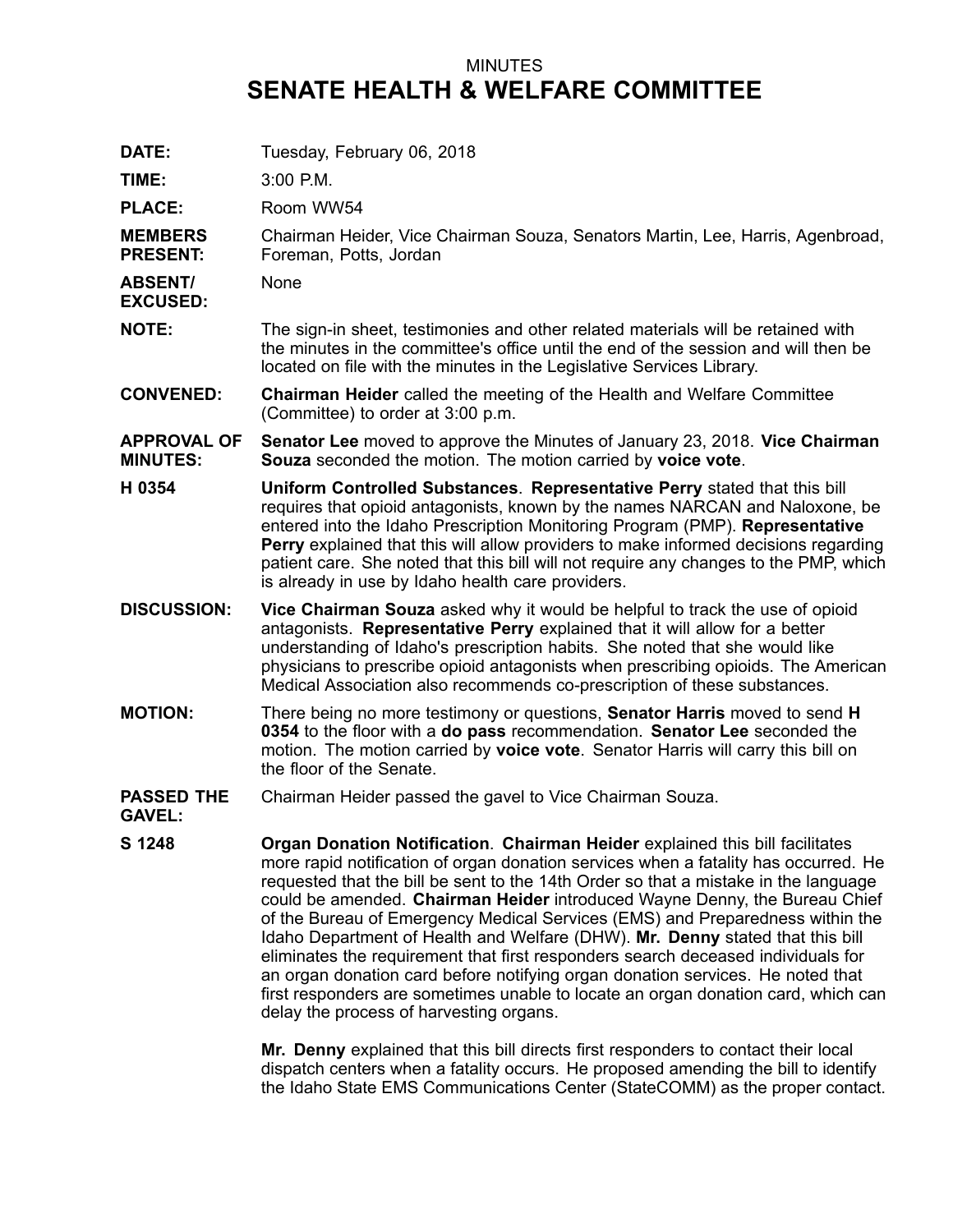**DISCUSSION: Senator Foreman** asked if this bill eliminates the requirement for first responders to search deceased individuals for a donor authorization card. He asked when officials will determine an individual's organ donor status. **Mr. Denny** explained that first responders often find documentation of an individual's donor status once they reach <sup>a</sup> hospital. If no organ donation authorization is found, law enforcement can access <sup>a</sup> database which includes organ donor status information. **Mr. Denny** noted that individuals who are not authorized organ donors can posthumously become <sup>a</sup> donor if family members provide consent. He asserted that notifying organ donor services as soon as possible is vital for successful donation.

> **Vice Chairman Souza** asked if this bill is intended to reduce the time it takes to transport <sup>a</sup> deceased individual to <sup>a</sup> hospital, thereby increasing the likelihood that the individual's organs and/or tissues are viable for donation. **Mr. Denny** responded in the affirmative. He noted that the purpose of the bill is to ensure that organ donor services do not miss opportunities for organ donation.

> **Senator Lee** asserted that this bill seems to indicate <sup>a</sup> shift from an opt-in policy to an opt-out policy. She noted that the current process requires people to choose to participate in the organ donation program. Under the proposed legislation, first responders would act as though all individuals are organ donors, and individuals who are not would be filtered out. She asked if Mr. Denny agreed. **Mr. Denny** explained that he did not view the policy as an opt-in/opt-out policy. He expressed concern that the current policy does not honor organ donor's wishes, as notification of organ donor services can occur too late to allow for successful organ harvesting. **Senator Lee** reiterated that this bill indicates <sup>a</sup> shift toward an opt-out policy. She noted that she would like to amend the bill to include <sup>a</sup> section regarding due diligence.

> **Senator Foreman** stated that he would like to amend the bill to require <sup>a</sup> quick search for a donor authorization card to ensure that mistakes are not made. **Mr. Denny** stated that he hoped to amend the bill to include language that will please everyone. **Vice Chairman Souza** inquired as to what such language would entail. **Mr. Denny** stated that he would consider the Committee's feedback when developing new language for the bill. **Vice Chairman Souza** asked if Mr. Denny intended to add language indicating that victims would be transported to <sup>a</sup> hospital as quickly as possible while StateCOMM is notified and the individual's donor status is researched. She then asked if information regarding organ donor status is stored in <sup>a</sup> database. **Mr. Denny** responded in the affirmative.

> **Senator Potts** asserted that the bill does not permit harvesting the organs of individuals who are not organ donors. He expressed support for the language in the bill and noted that officials will still verify whether an individual is an organ donor.

- **MOTION: Senator Martin** moved to send **S 1248** to the **14th Order** for amendment. **Senator Lee** seconded the motion.
- **TESTIMONY: Marty Durand** introduced herself as <sup>a</sup> recipient of <sup>a</sup> kidney transplant. She expressed support for **S 1248**, **S 1249**, and **S 1250**. She noted that there are currently 95,466 Americans on the kidney transplant waiting list and around 3,000 people are added each month. **Ms. Durand** stated around 13 individuals on the kidney transplant waiting list die each day. The average waiting time for receiving <sup>a</sup> kidney transplant is three to five years. **Ms. Durand** also stated that, on average, patients who receive <sup>a</sup> kidney transplant live longer than those on dialysis.
- **VOICE VOTE:** The motion to send **S 1248** to the **14th Order** carried by **voice vote**.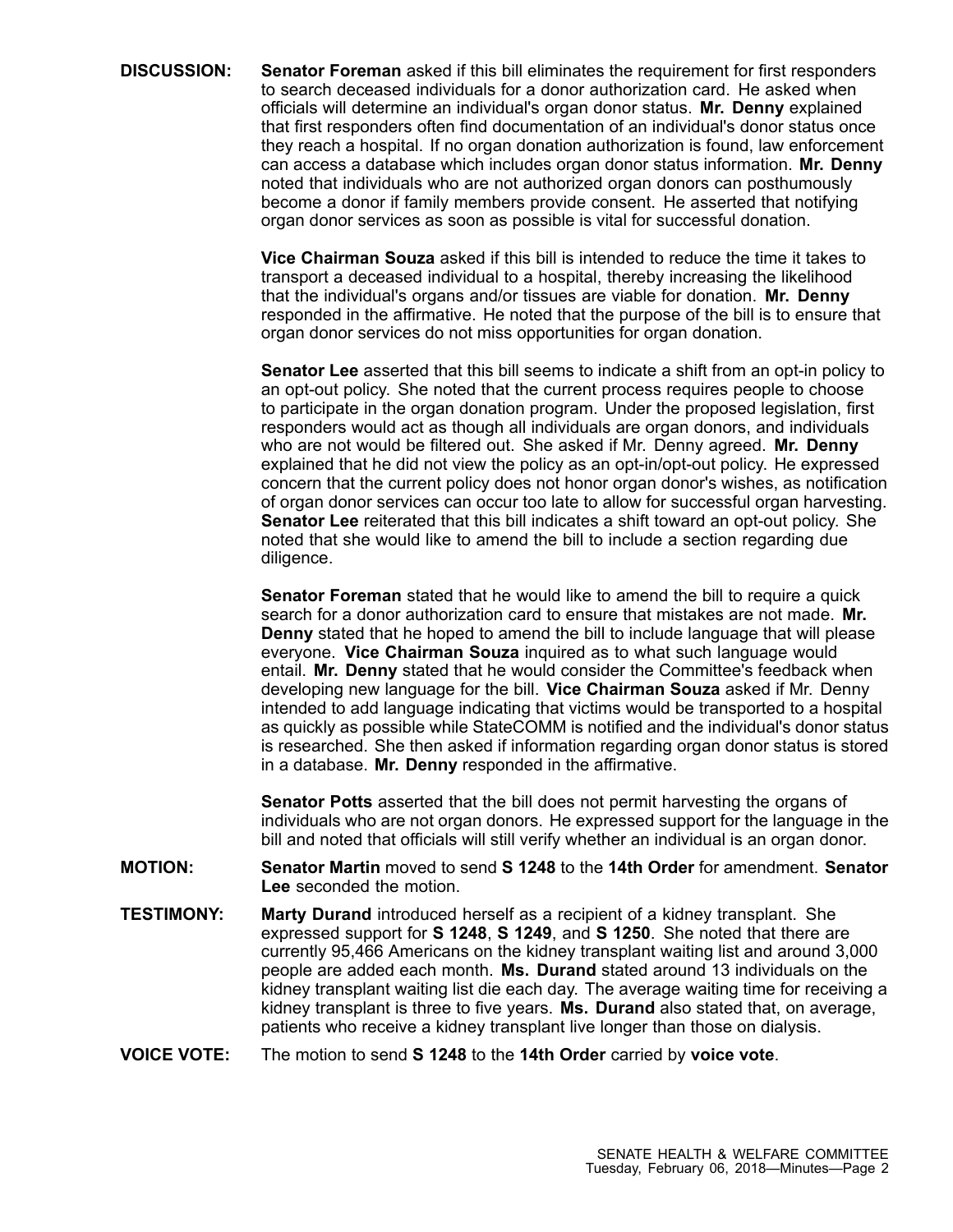- **S 1249 Education and Organ Donation**. **Chairman Heider** emphasized the importance of organ donation. He explained that this bill would require postsecondary institutions that receive State funding to notify all students on the option to register as organ donors. The notice would be delivered twice per year and would include instructions on how to register as <sup>a</sup> donor. **Chairman Heider** noted that many college students do not have <sup>a</sup> driver's license; therefore, they may be unaware that they can register as <sup>a</sup> donor.
- **DISCUSSION: Senator Lee** asked if there will be penalties for colleges/universities that do not notify students as required by this bill. **Chairman Heider** stated that there will no penalties for colleges/universities that do not notify students of the option to be an organ donor.

**Senator Lee** asked if the Division of Public Health would be responsible for creating <sup>a</sup> standardized notification to be sent to all students. **Chairman Heider** stated that colleges/universities will be instructed to notify their students of the option to become an organ donor; if the institutions choose not to do so, they will not be penalized. **Senator Lee** asked who would provide the information to be included in the notice to the colleges/universities. She asked if the notice would be standardized. **Chairman Heider** noted that this was not included in the legislation. However, he asserted that it would be possible to standardize the notice.

- **MOTION:** There being no more testimony or questions, **Senator Lee** moved to send **S 1249** to the floor with <sup>a</sup> **do pass** recommendation. **Senator Jordan** seconded the motion. The motion carried by **voice vote**. Chairman Heider will carry the bill on the floor of the Senate.
- **S 1250 State Employees and Organ Donation**. **Chairman Heider** explained that **S 1250** requires the Idaho Division of Human Resources or other appropriate agency to notify State employees of the benefits they receive if they donate an organ. The notification would be sent in April, which is National Donate Life Month. State employees are entitled to five days of leave for bone marrow donation and thirty days of leave for organ donation. The employee must provide documentation that they are serving as <sup>a</sup> donor.
- **DISCUSSION: Vice Chairman Souza** asked if the leave days for donation are paid leave days. **Chairman Heider** responded in the affirmative.

**Senator Agenbroad** asked why notification of benefits is necessary. **Chairman Heider** responded that notifying employees will ensure that they are aware of the benefits they receive if they donate an organ or bone marrow. He asserted that this will encourage organ donation.

**Senator Martin** asked if State employees take sick leave when they donate organs. **Chairman Heider** clarified that the purpose of this bill is to notify State employees of the existing benefits for organ donors.

**Senator Lee** asserted that this bill does not address the leave policy for State employees who donate organs. She noted that this bill requires notification, but does not make changes to the existing leave policy. She asked Chairman Heider if she was correct. **Chairman Heider** responded in the affirmative.

**MOTION:** There being no more testimony or questions, **Senator Potts** moved to send **S 1250** to floor with <sup>a</sup> **do pass** recommendation. **Senator Jordan** seconded the motion. The motion carried by **voice vote**.

## **PASSED THE** Vice Chairman Souza passed the gavel back to Chairman Heider.

**GAVEL:**